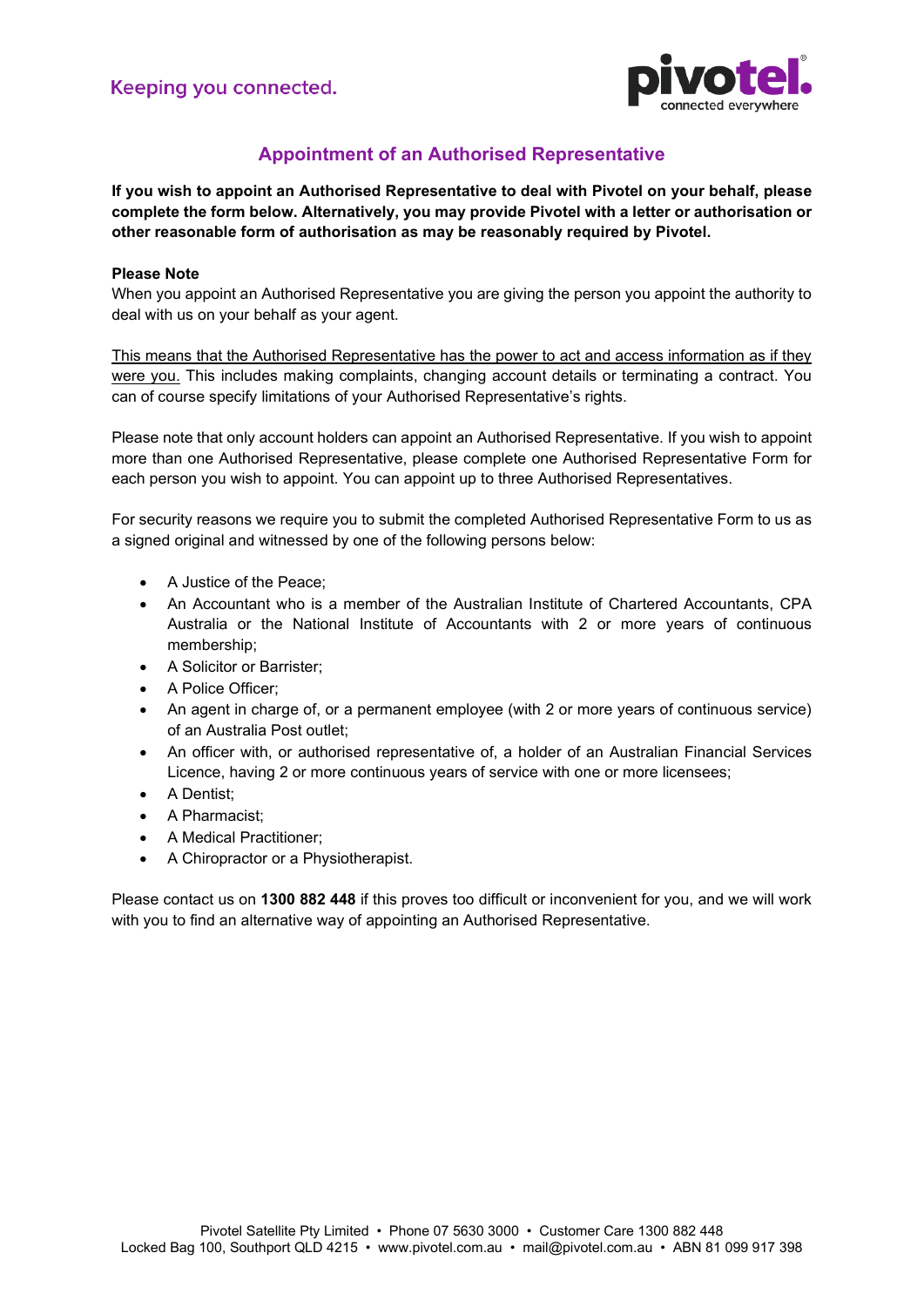

# **Appointment of an Authorised Representative**

\_\_\_\_\_\_\_\_\_\_\_\_\_\_\_\_\_\_\_\_\_\_\_\_\_\_\_\_\_\_\_\_\_\_\_\_\_\_\_\_\_\_\_\_\_\_\_\_\_\_\_\_\_\_\_\_\_\_\_\_\_\_\_\_\_\_\_\_\_\_\_\_\_\_\_\_\_\_\_\_\_

\_\_\_\_\_\_\_\_\_\_\_\_\_\_\_\_\_\_\_\_\_\_\_\_\_\_\_\_\_\_\_\_\_\_\_\_\_\_\_\_\_\_\_\_\_\_\_\_\_\_\_\_\_\_\_\_\_\_\_\_\_\_\_\_\_\_\_\_\_\_\_\_\_\_\_\_\_\_\_\_\_

\_\_\_\_\_\_\_\_\_\_\_\_\_\_\_\_\_\_\_\_\_\_\_\_\_\_\_\_\_\_\_\_\_\_\_\_\_\_\_\_\_\_\_\_\_\_\_\_\_\_\_\_\_\_\_\_\_\_\_\_\_\_\_\_\_\_\_\_\_\_\_\_\_\_\_\_\_\_\_\_\_

\_\_\_\_\_\_\_\_\_\_\_\_\_\_\_\_\_\_\_\_\_\_\_\_\_\_\_\_\_\_\_\_\_\_\_\_\_\_\_\_\_\_\_\_\_\_\_\_\_\_\_\_\_\_\_\_\_\_\_\_\_\_\_\_\_\_\_\_\_\_\_\_\_\_\_\_\_\_\_\_\_

\_\_\_\_\_\_\_\_\_\_\_\_\_\_\_\_\_\_\_\_\_\_\_\_\_\_\_\_\_\_\_\_\_\_\_\_\_\_\_\_\_\_\_\_\_\_\_\_\_\_\_\_\_\_\_\_\_\_\_\_\_\_\_\_\_\_\_\_\_\_\_\_\_\_\_\_\_\_\_\_\_

\_\_\_\_\_\_\_\_\_\_\_\_\_\_\_\_\_\_\_\_\_\_\_\_\_\_\_\_\_\_\_\_\_\_\_\_\_\_\_\_\_\_\_\_\_\_\_\_\_\_\_\_\_\_\_\_\_\_\_\_\_\_\_\_\_\_\_\_\_\_\_\_\_\_\_\_\_\_\_\_\_

**Your Details:**

Account Number: (This can be found on your tax invoice)

Account Holder's Full Name: (Note: Only the account holder can appoint an Authorised Representative)

**I wish to appoint the following person as my Authorised Representative:**

**Your Authorised Representative's Details:**

Authorised Representative's Full Name:

Authorised Representative's Telephone Number:

Authorised Representative's Email Address:

Authorised Representative's Physical Address:

Limitations of the Authorised Representative's Rights:

(Specify anything that your Authorised Representative should NOT be allowed to do on your behalf. If left blank, the Authorised Representative has the power to act as if they were you.)

\_\_\_\_\_\_\_\_\_\_\_\_\_\_\_\_\_\_\_\_\_\_\_\_\_\_\_\_\_\_\_\_\_\_\_\_\_\_\_\_\_\_\_\_\_\_\_\_\_\_\_\_\_\_\_\_\_\_\_\_\_\_\_\_\_\_\_\_\_\_\_\_\_\_\_\_\_\_\_\_\_